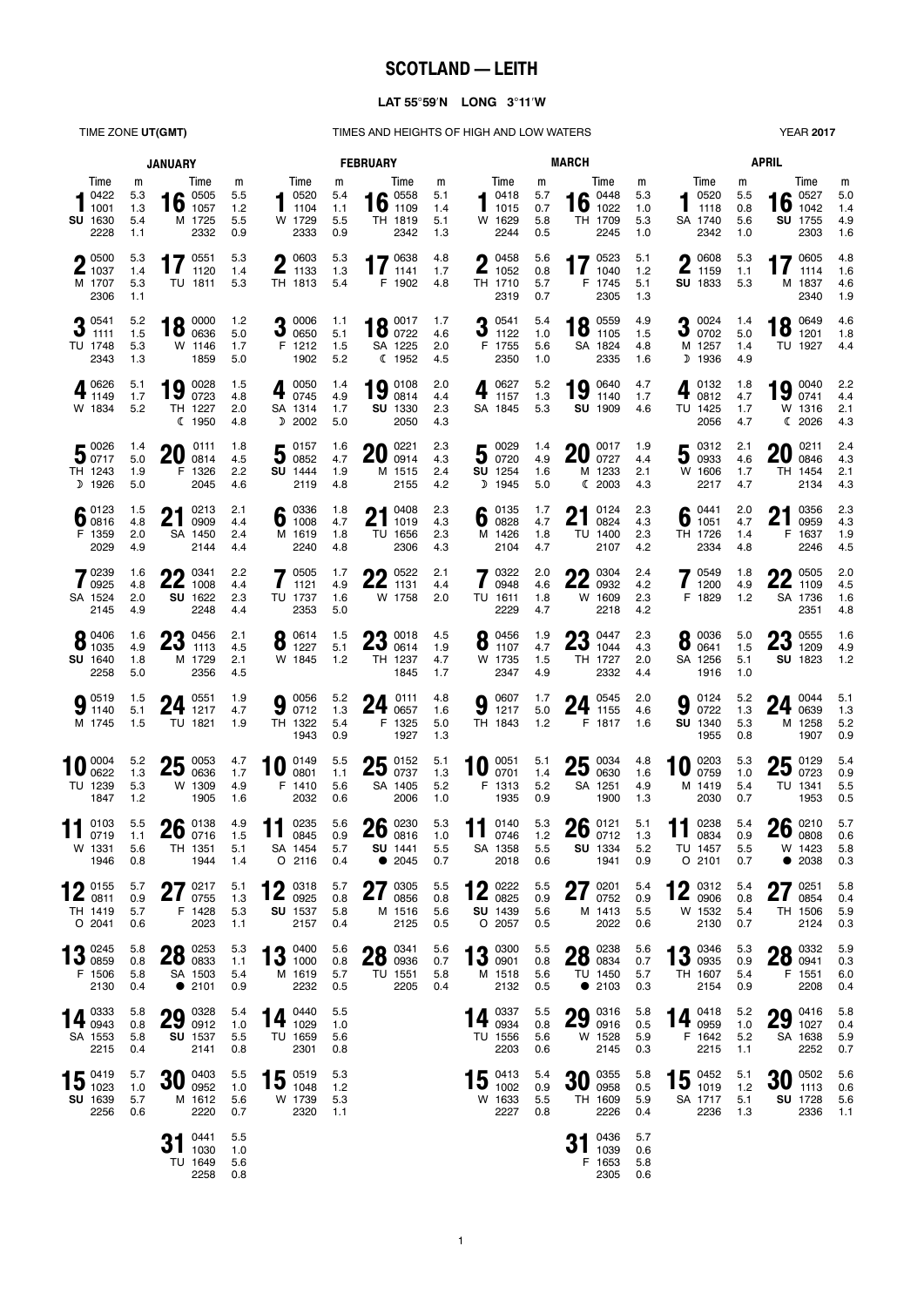# **SCOTLAND — LEITH**

### **LAT 55**°**59**′**N LONG 3**°**11**′**W**

TIME ZONE UT(GMT) TIMES AND HEIGHTS OF HIGH AND LOW WATERS

| <b>YEAR 2017</b> |  |  |
|------------------|--|--|
|------------------|--|--|

|                                                                      | MAY                      |                                                                           | <b>JUNE</b>                   |                                                |                               |                                                                  |                          | <b>JULY</b>                                   | <b>AUGUST</b>                 |                                                             |                               |                                               |                               |                                                                            |                               |
|----------------------------------------------------------------------|--------------------------|---------------------------------------------------------------------------|-------------------------------|------------------------------------------------|-------------------------------|------------------------------------------------------------------|--------------------------|-----------------------------------------------|-------------------------------|-------------------------------------------------------------|-------------------------------|-----------------------------------------------|-------------------------------|----------------------------------------------------------------------------|-------------------------------|
| Time<br>0553<br>1202<br>M 1824                                       | m<br>5.3<br>0.9<br>5.3   | Time<br>$\bullet$ 0538<br>10<br>1105<br>TU 1812<br>2322                   | m<br>4.9<br>1.4<br>4.8<br>1.8 | Time<br>0107<br>п<br>0743<br>TH 1357<br>D 2020 | m<br>1.7<br>5.0<br>1.3<br>4.9 | Time<br>$\bullet$ 0641<br>$10$ 1229<br>F 1922                    | m<br>4.8<br>1.5<br>4.7   | Time<br>0121<br>0816<br>SA 1414<br>2045<br>D  | m<br>1.9<br>4.9<br>1.5<br>4.7 | Time<br>0021<br>$16 \frac{0021}{0702}$<br>SU 1255<br>(1946) | m<br>1.7<br>5.0<br>1.4<br>4.9 | Time<br>0227<br>0927<br>TU 1513<br>2149       | m<br>2.2<br>4.5<br>2.1<br>4.4 | Time<br>0203<br>$16 \frac{\text{U2U3}}{\text{0839}}$<br>W 1447<br>2129     | m<br>1.8<br>4.9<br>1.8<br>4.8 |
| $\bigcap$ 0023<br><b>4</b> 0650<br>TU 1300<br>1929                   | 1.5<br>5.0<br>1.2<br>5.0 | 17 $^{0620}_{1149}$<br>1149<br>W 1858                                     | 4.7<br>1.6<br>4.6             | 0214<br>Λ<br>Z<br>0849<br>F 1510<br>2125       | 2.0<br>4.8<br>1.5<br>4.7      | 17 $^{0056}_{0731}$<br>SA 1329<br>(2019                          | 1.9<br>4.8<br>1.6<br>4.7 | 0224<br>Λ<br>Ł<br>0915<br>SU 1519<br>2143     | 2.1<br>4.7<br>1.7<br>4.6      | 0122<br>0757<br>M 1356<br>2048                              | 1.8<br>4.9<br>1.5<br>4.8      | ∩ 0358<br>L<br>1028<br>W 1632<br>2251         | 2.2<br>4.4<br>2.1<br>4.5      | 17 $^{0340}_{1001}$<br>1001<br>TH 1625<br>2244                             | 1.8<br>4.8<br>1.8<br>4.8      |
| 20126<br>$J_{0800}$<br>W 1419<br>D 2042                              | 1.8<br>4.8<br>1.5<br>4.8 | 0015<br>18<br>0708<br>TH 1250<br>1951                                     | 2.0<br>4.6<br>1.8<br>4.5      | 20326<br>J<br>0954<br>SA 1619<br>2229          | 2.0<br>4.8<br>1.5<br>4.7      | 0209<br>$18^{0209}_{0831}$<br><b>SU</b> 1441<br>2124             | 2.0<br>4.7<br>1.6<br>4.7 | 0337<br>2<br>J<br>1014<br>M 1623<br>2242      | 2.1<br>4.6<br>1.8<br>4.6      | 0239<br>18<br>0905<br>TU 1516<br>2157                       | 1.9<br>4.9<br>1.6<br>4.8      | 0510<br>3<br>1136<br>TH 1731<br>2357          | 2.1<br>4.5<br>1.9<br>4.6      | 0502<br>18<br>1118<br>F 1739<br>2353                                       | 1.6<br>5.0<br>1.6<br>5.1      |
| 0251<br>$4_{0915}$<br>TH 1547<br>2156                                | 2.1<br>4.7<br>1.5<br>4.7 | 0131<br>19<br>0805<br>F 1405<br>(2055)                                    | 2.2<br>4.5<br>1.9<br>4.5      | 0430<br>4<br>1057<br>SU 1719<br>2331           | 2.0<br>4.8<br>1.5<br>4.7      | $19_{0941}^{0326}$<br>M 1558<br>2230                             | 1.9<br>4.8<br>1.5<br>4.8 | 0442<br>4<br>1116<br>TU 1717<br>2342          | 2.0<br>4.6<br>1.8<br>4.6      | 0400<br>19<br>1020<br>W 1638<br>2305                        | 1.8<br>4.9<br>1.5<br>5.0      | 0606<br>$\ddot{\textbf{4}}$<br>1238<br>F 1819 | 1.8<br>4.7<br>1.8             | 0612<br><b>19</b> $^{0612}_{1226}$<br>SA 1841                              | 1.3<br>5.2<br>1.4             |
| $\mathbf{F}^{0411}$<br>31027<br>F 1700<br>2308                       | 2.0<br>4.7<br>1.4<br>4.7 | 0259<br>20<br>0913<br>SA 1534<br>2203                                     | 2.2<br>4.5<br>1.8<br>4.6      | 50525<br>$J$ 1156<br>M 1807                    | 1.8<br>4.8<br>1.4             | 0434<br>20<br>1050<br>TU 1705<br>2333                            | 1.7<br>4.9<br>1.3<br>5.1 | 0538<br>J<br>1215<br>W 1804                   | 1.9<br>4.7<br>1.7             | 0511<br>nη<br>ZU<br>1130<br>TH 1747                         | 1.5<br>5.1<br>1.3             | 50053<br>SA 1326<br>1900                      | 4.8<br>1.6<br>4.9<br>1.6      | $20^{0053}_{0713}$<br>SU 1322<br>1934                                      | 5.3<br>0.9<br>5.5<br>1.1      |
| $\bullet$ 0515<br>0.1133<br>SA 1801                                  | 1.9<br>4.9<br>1.3        | 0416<br>ŋ1<br>Z I<br>1024<br>SU 1647<br>2309                              | 2.0<br>4.6<br>1.5<br>4.8      | 60025<br>TU 1248<br>1845                       | 4.8<br>1.6<br>4.9<br>1.3      | 0533<br>n1<br><u>ZI</u><br>1152<br>W 1804                        | 1.4<br>5.2<br>1.1        | 0037<br>6<br>0627<br>TH 1306<br>1844          | 4.8<br>1.7<br>4.8<br>1.5      | 0007<br>21<br>0614<br>F 1234<br>1847                        | 5.2<br>1.2<br>5.3<br>1.1      | 6 $^{0138}_{0731}$<br>SU 1406<br>1939         | 5.0<br>1.3<br>5.1<br>1.4      | $94$ 0143<br>Z I<br>0807<br>M 1411<br>• 2021                               | 5.6<br>0.6<br>5.7<br>0.9      |
| 70009<br>0607<br>SU 1229<br>1847                                     | 4.9<br>1.6<br>5.0<br>1.1 | 0514<br>22<br>1127<br>M 1742                                              | 1.7<br>4.9<br>1.2             | 0110<br>0655<br>W 1332<br>1918                 | 5.0<br>1.4<br>5.0<br>1.2      | 0029<br>nn<br><b>ZZ</b> 0628<br>TH 1249<br>1900                  | 5.3<br>1.1<br>5.4<br>0.9 | 70122<br>0710<br>F 1350<br>1922               | 5.0<br>1.5<br>5.0<br>1.4      | 0104<br>22<br>0716<br>SA 1330<br>1944                       | 5.4<br>0.9<br>5.6<br>0.9      | 0215<br>0809<br>M 1441<br>$O$ 2017            | 5.2<br>1.1<br>5.2<br>1.2      | ባባ 0229<br><b>ZZ</b> 0854<br>TU 1455<br>2105                               | 5.8<br>0.3<br>5.8<br>0.7      |
| 0.0059<br>$\bullet$ 0650<br>M 1316<br>1925                           | 5.0<br>1.4<br>5.1<br>1.0 | <u> ገገ</u><br>0006<br>25<br>0604<br>TU 1223<br>1832                       | 5.1<br>1.3<br>5.2<br>0.9      | $8^{0149}_{0735}$<br>TH 1412<br>1951           | 5.1<br>1.3<br>5.1<br>1.2      | 02 0120<br>$\mathbf{\Omega} \mathbf{v}_{0725}$<br>F 1342<br>1956 | 5.5<br>0.8<br>5.7<br>0.7 | 0201<br>O<br>0750<br>SA 1428<br>1959          | 5.1<br>1.3<br>5.1<br>1.3      | ባ2 0155<br>2J<br>0815<br>SU 1421<br>$\bullet$<br>2036       | 5.6<br>0.6<br>5.7<br>0.8      | 0251<br>8<br>0846<br>TU 1516<br>2056          | 5.4<br>0.9<br>5.3<br>1.0      | <b>02 0313</b><br>$\overline{\mathsf{L}}\mathsf{J}$ 0938<br>W 1539<br>2145 | 5.9<br>0.2<br>5.8<br>0.7      |
| $0^{0139}$<br>300728<br>TU 1357<br>1957                              | 5.2<br>1.2<br>5.2<br>0.9 | 0057<br>24<br>0652<br>W 1312<br>1923                                      | 5.4<br>1.0<br>5.5<br>0.7      | 0224<br>9<br>0812<br>F 1448<br>$O$ 2024        | 5.2<br>1.1<br>5.1<br>1.1      | ∩ <i>A</i> 0209<br>24<br>0822<br>SA 1432<br>2050<br>$\bullet$    | 5.7<br>0.5<br>5.8<br>0.6 | 0237<br>9<br>0827<br>SU 1503<br>O 2036        | 5.2<br>1.1<br>5.2<br>1.2      | 0243<br>24<br>0908<br>M 1510<br>2124                        | 5.8<br>0.3<br>5.8<br>0.7      | 0325<br>9<br>0924<br>W 1550<br>2134           | 5.5<br>0.8<br>5.4<br>1.0      | $A$ $0357$<br>24<br>1017<br>TH 1621<br>2221                                | 5.8<br>0.3<br>5.6<br>0.9      |
| 0214<br>0804<br>W 1434<br>O 2027                                     | 5.2<br>1.0<br>5.3<br>0.9 | $25\frac{0143}{0743}$<br>TH 1400<br>• 2014                                | 5.6<br>0.7<br>5.8<br>0.5      | 0257<br>10<br>0847<br>SA 1523<br>2057          | 5.2<br>1.1<br>5.2<br>1.1      | 0256<br>25<br>0917<br>SU 1523<br>2139                            | 5.8<br>0.3<br>5.9<br>0.6 | 0311<br>10<br>0903<br>M 1537<br>2113          | 5.3<br>1.0<br>5.2<br>1.1      | $25\degree$ 0330<br>TU 1558<br>2208                         | 5.9<br>0.2<br>5.8<br>0.7      | 0359<br>10<br>1002<br>TH 1626<br>2212         | 5.5<br>0.7<br>5.4<br>1.0      | $25_{1052}^{0440}$<br>1052<br>F 1703<br>2250                               | 5.7<br>0.6<br>5.4<br>1.1      |
| 0247<br>0838<br>IH 1509<br>2056                                      | 5.3<br>1.0<br>5.3<br>0.9 | 0227<br>26<br>0835<br>F 1447<br>2105                                      | 5.8<br>0.4<br>5.9<br>0.4      | 0330<br>11<br>0921<br><b>SU</b> 1557<br>2131   | 5.2<br>1.0<br>5.2<br>1.2      | $26 \ \substack{0345 \\ 1008}$<br>M 1613<br>2226                 | 5.8<br>0.3<br>5.8<br>0.8 | 0345<br>11<br>0940<br>IU 1612<br>2151         | 5.3<br>0.9<br>5.2<br>1.2      | $26_{1041}^{0418}$<br>W 1646<br>2249                        | 5.8<br>0.3<br>5.7<br>0.9      | 11 $^{0434}_{1040}$<br>F 1703<br>2248         | 5.5<br>0.7<br>5.4<br>1.1      | $26 \tfrac{0523}{1119}$<br>SA 1744<br>2308                                 | 5.5<br>0.9<br>5.2<br>1.3      |
| $\bigcap$ 0320<br>$\mathbf{Z}_{\ 0910}$<br>F 1544<br>2123            | 5.3<br>1.0<br>5.2<br>1.0 | $\mathbf{A}$ $\mathbf{Z}$ 0313<br>$\mathbf{ZI}_{0927}$<br>SA 1535<br>2153 | 5.9<br>0.3<br>6.0<br>0.5      | 0404<br>$\mathbf{Z}$<br>0954<br>M 1633<br>2204 | 5.2<br>1.1<br>5.1<br>1.3      | 770434<br><u>21</u><br>1057<br>TU 1705<br>2311                   | 5.7<br>0.4<br>5.7<br>1.0 | $12^{0420}_{1017}$<br>W 1649<br>2228          | 5.3<br>0.9<br>5.2<br>$1.2$    | 270505<br><u>21</u><br>1122<br>TH 1733<br>2324              | 5.7<br>0.5<br>5.5<br>1.2      | 0511<br><u> Z</u><br>1115<br>SA 1744<br>2318  | 5.5<br>0.9<br>5.3<br>1.3      | $27^{0606}_{1139}$<br>1139<br>SU 1826<br>2334                              | 5.2<br>1.2<br>5.0<br>1.6      |
| $12^{0352}$<br>$\overline{1}$ $\overline{2}$ 0939<br>SA 1618<br>2150 | 5.2<br>1.0<br>5.2<br>1.1 | <b>90</b> 0359<br><b>ZO</b> 1018<br>SU 1626<br>2240                       | 5.8<br>0.3<br>5.9<br>0.7      | 13 $^{0440}_{1027}$<br>TU 1710<br>2238         | 5.1<br>1.1<br>5.0<br>1.4      | <b>00 0526</b><br>201144<br>W 1757<br>2353                       | 5.6<br>0.6<br>5.4<br>1.3 | 0456<br>$13^{0456}_{1055}$<br>TH 1727<br>2304 | 5.3<br>1.0<br>5.2<br>1.4      | $28^{0554}_{1158}$<br>F 1820<br>2351                        | 5.5<br>0.8<br>5.2<br>1.4      | $13^{0552}_{1146}$<br>SU 1828<br>2349         | 5.4<br>1.0<br>5.2<br>1.4      | 00 0651<br>201207<br>M 1911                                                | 4.9<br>1.6<br>4.7             |
| 14 $\frac{0426}{1006}$<br>SU 1653<br>2217                            | 5.2<br>1.1<br>5.1<br>1.3 | 0448<br>29<br>1107<br>M 1718<br>2326                                      | 5.7<br>0.5<br>5.6<br>1.1      | $14 \t{ }^{\,0516}_{\,1103}$<br>W 1749<br>2314 | 5.1<br>1.3<br>4.9<br>1.6      | $29 \tfrac{0620}{1230}$<br>TH 1852                               | 5.4<br>0.9<br>5.2        | 0534<br>14<br>1131<br>F 1809<br>2339          | 5.2<br>1.1<br>5.1<br>1.5      | $29 \tfrac{0643}{1229}$<br>SA 1908                          | 5.2<br>1.2<br>4.9             | 14 $^{0638}_{1222}$<br>M 1918                 | 5.2<br>1.3<br>5.0             | 29 0015<br>TU 1254<br>D 2002                                               | 1.9<br>4.7<br>1.9<br>4.5      |
| $15^{0501}_{1033}$<br>M 1731<br>2246                                 | 5.0<br>1.3<br>4.9<br>1.5 | $30^{0540}_{1157}$<br>TU 1814                                             | 5.4<br>0.7<br>5.4             | 0556<br>15<br>1142<br>TH 1833<br>2357          | 5.0<br>1.4<br>4.8<br>1.8      | $30\;\rm{_{0717}^{0033}}$<br>F 1318<br>1947                      | 1.6<br>5.1<br>1.2<br>4.9 | 15 $^{0616}_{1209}$<br>SA 1855                | 5.1<br>$1.2$<br>5.0           | $30\;\substack{0023 \\ 0734}$<br><b>SU</b> 1304<br>D 1959   | 1.7<br>4.9<br>1.6<br>4.7      | $15 \frac{0041}{0731}$<br>TU 1319<br>C 2017   | 1.7<br>5.1<br>1.5<br>4.8      | $30\;\rm{_{0838}^{0119}}$<br>W 1402<br>2059                                | 2.2<br>4.4<br>2.2<br>4.4      |
|                                                                      |                          | 0013<br>0638<br>W 1252<br>1915                                            | 1.4<br>5.2<br>1.0<br>5.1      |                                                |                               |                                                                  |                          |                                               |                               | 0114<br>31<br>0829<br>M 1356<br>2052                        | 2.0<br>4.7<br>1.9<br>4.5      |                                               |                               | $24^{0259}$<br>$J1$ 0940<br>TH 1545<br>2202                                | 2.4<br>4.3<br>2.3<br>4.4      |